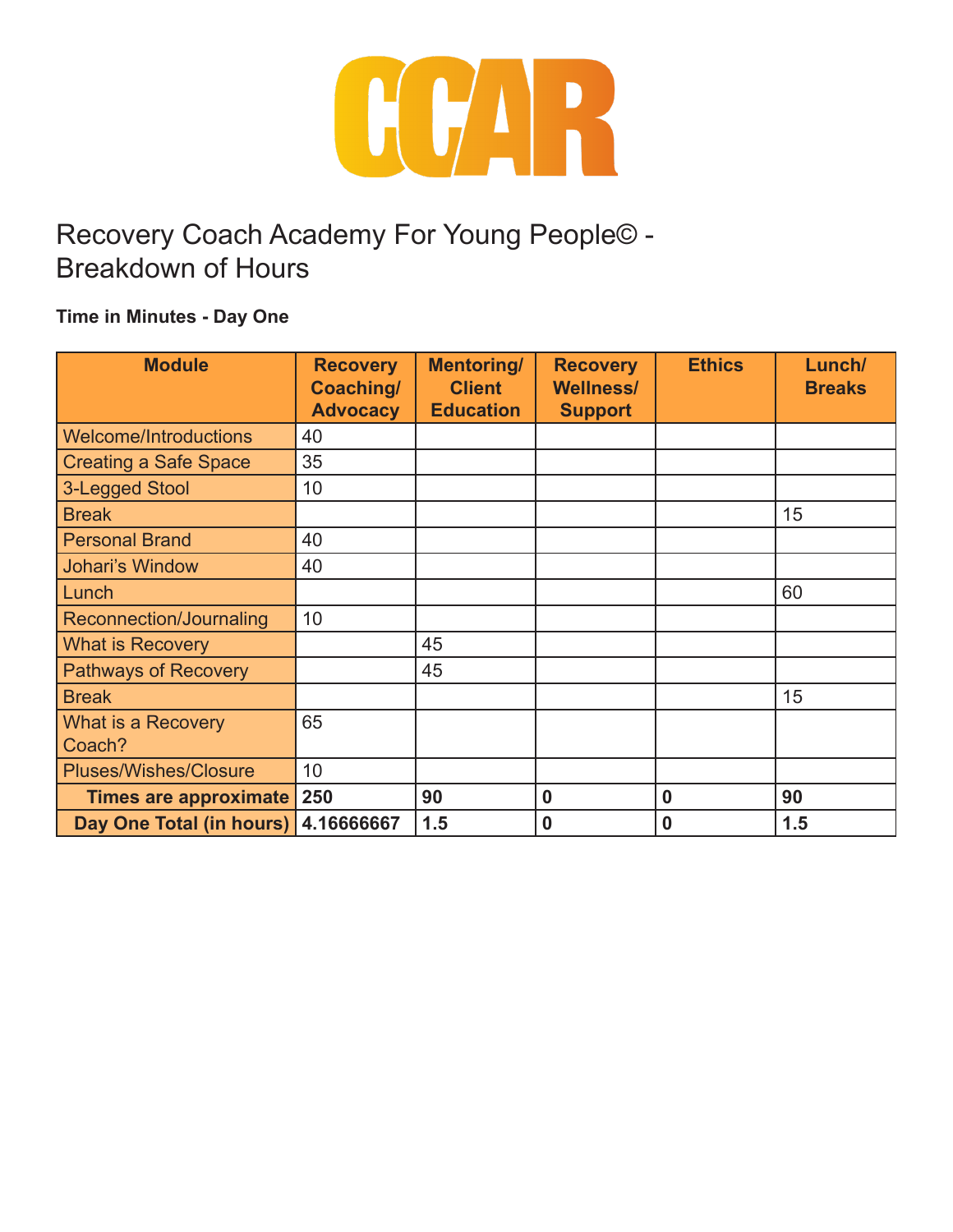

#### **Time in Minutes - Day Two**

| <b>Module</b>                  | <b>Recovery</b><br>Coaching/ | <b>Mentoring/</b><br><b>Client</b> | <b>Recovery</b><br><b>Wellness/</b> | <b>Ethics</b> | Lunch/<br><b>Breaks</b> |
|--------------------------------|------------------------------|------------------------------------|-------------------------------------|---------------|-------------------------|
|                                | <b>Advocacy</b>              | <b>Education</b>                   | <b>Support</b>                      |               |                         |
| <b>Welcome/Reconnection</b>    | 45                           |                                    |                                     |               |                         |
| and Review                     |                              |                                    |                                     |               |                         |
| <b>The Art and Science</b>     | 15                           |                                    |                                     |               |                         |
| <b>Spectrum of Attitudes</b>   | 40                           |                                    |                                     |               |                         |
| <b>Break</b>                   |                              |                                    |                                     |               | 15                      |
| <b>Communication Styles</b>    | 45                           |                                    |                                     |               |                         |
| <b>Language of Recovery</b>    |                              | 45                                 |                                     |               |                         |
| Lunch                          |                              |                                    |                                     |               | 60                      |
| Reconnection/Journaling        | 10                           |                                    |                                     |               |                         |
| <b>Active Listening</b>        | 30                           |                                    |                                     |               |                         |
| <b>Other Communication</b>     | 30                           |                                    |                                     |               |                         |
| <b>Considerations</b>          |                              |                                    |                                     |               |                         |
| <b>Boundaries Part One</b>     |                              |                                    |                                     | 15            |                         |
| <b>Break</b>                   |                              |                                    |                                     |               | 15                      |
| <b>Boundaries Part Two</b>     |                              |                                    |                                     | 30            |                         |
| <b>Personal Code of Ethics</b> | 25                           |                                    |                                     |               |                         |
| <b>Sharing Your Story</b>      | 20                           |                                    |                                     |               |                         |
| <b>Pluses/Wishes/Closure</b>   | 10                           |                                    |                                     |               |                         |
| <b>Times are approximate</b>   | 270                          | 45                                 | $\mathbf 0$                         | 45            | 90                      |
| Day Two Total (in hours)       | 4.5                          | 0.75                               | $\bf{0}$                            | 0.75          | 1.5                     |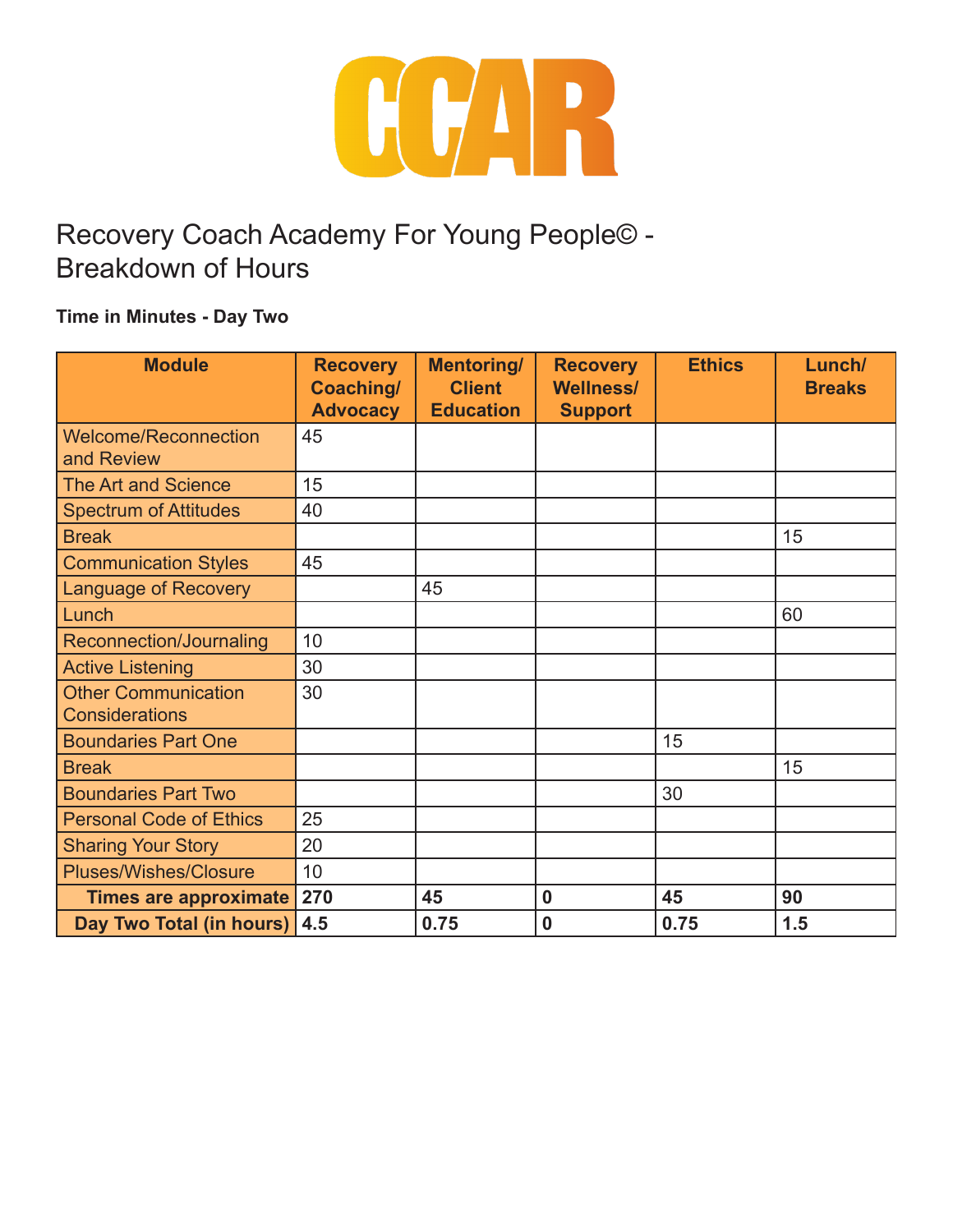

#### **Time in Minutes - Day Three**

| <b>Module</b>                                       | <b>Recovery</b><br>Coaching/ | <b>Mentoring/</b><br><b>Client</b> | <b>Recovery</b><br><b>Wellness/</b> | <b>Ethics</b>    | Lunch/<br><b>Breaks</b> |
|-----------------------------------------------------|------------------------------|------------------------------------|-------------------------------------|------------------|-------------------------|
|                                                     | <b>Advocacy</b>              | <b>Education</b>                   | <b>Support</b>                      |                  |                         |
| <b>Welcome/Reconnection</b>                         | 30                           |                                    |                                     |                  |                         |
| <b>Courageous Conversations</b>                     |                              | 30                                 |                                     |                  |                         |
| <b>Privilege</b>                                    |                              | 60                                 |                                     |                  |                         |
| <b>Break</b>                                        |                              |                                    |                                     |                  | 15                      |
| <b>Power Shuffle</b>                                |                              | 60                                 |                                     |                  |                         |
| Lunch                                               |                              |                                    |                                     |                  | 60                      |
| <b>Guided Meditation</b>                            |                              |                                    | 10                                  |                  |                         |
| <b>Risky Business</b>                               | 30                           |                                    |                                     |                  |                         |
| <b>Recovery Resources</b>                           | 15                           |                                    |                                     |                  | 15                      |
| <b>Recovery Capital</b>                             |                              | 20                                 |                                     |                  |                         |
| Referral                                            |                              | 10 <sup>°</sup>                    |                                     |                  |                         |
| <b>Break</b>                                        |                              |                                    |                                     |                  | 15                      |
| <b>Recovery Wellness Plan/</b><br><b>Role Plays</b> |                              |                                    | 40                                  |                  |                         |
| <b>Self Care</b>                                    |                              |                                    | 30                                  |                  |                         |
| <b>Closing</b>                                      | 25                           |                                    |                                     |                  |                         |
| Times are approximate 100                           |                              | 180                                | 80                                  | $\boldsymbol{0}$ | 90                      |
| Day Three Total<br>(in hours)                       | 1.66666667                   | 3                                  | 1.33333333                          | $\mathbf 0$      | 1.5                     |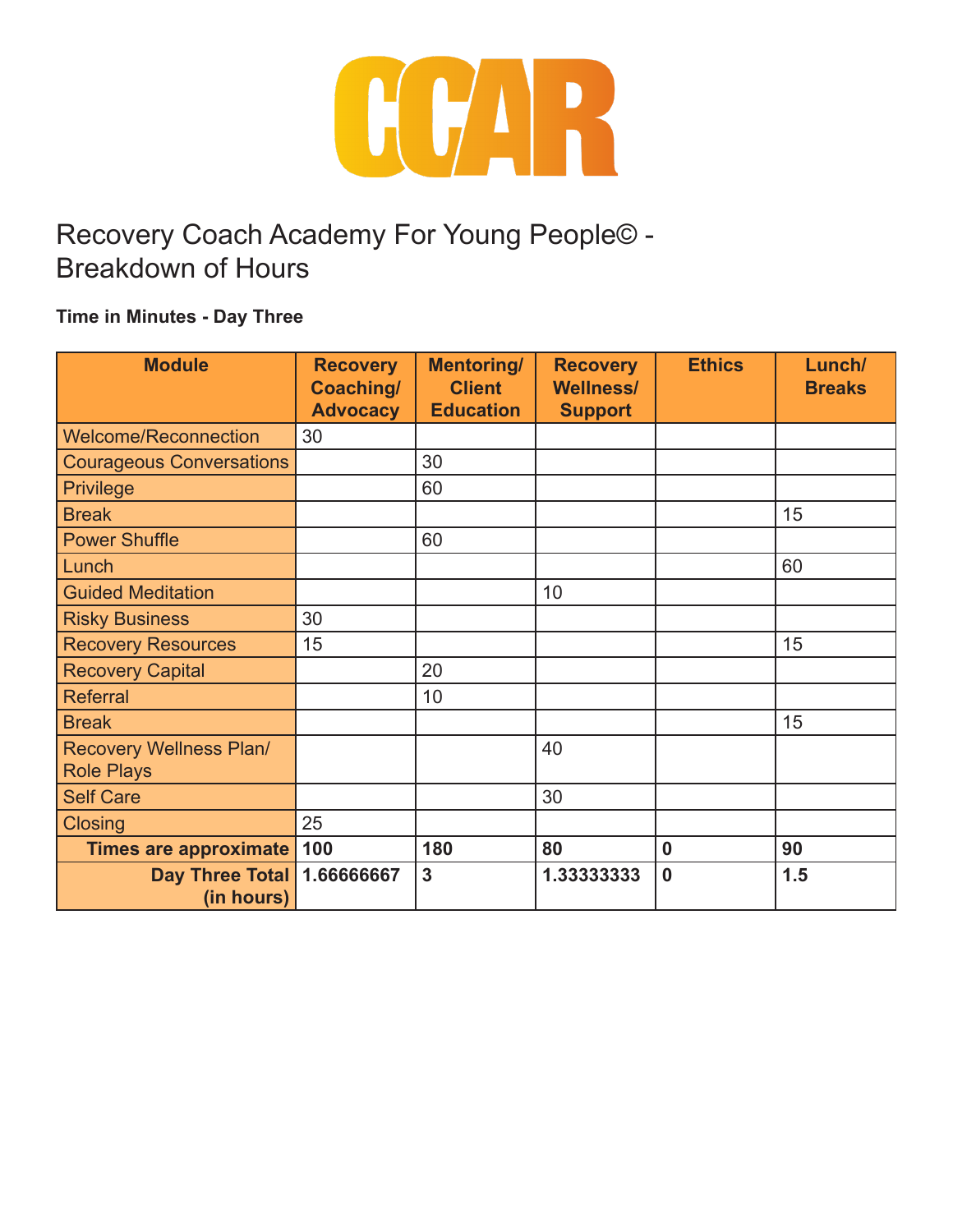

**Time in Minutes - Online Component, Day One**

| <b>Module</b>                    | <b>Recovery</b><br>Coaching/<br><b>Advocacy</b> | <b>Mentoring/</b><br><b>Client</b><br><b>Education</b> | <b>Recovery</b><br><b>Wellness/</b><br><b>Support</b> | <b>Ethics</b> | Lunch/<br><b>Breaks</b> |
|----------------------------------|-------------------------------------------------|--------------------------------------------------------|-------------------------------------------------------|---------------|-------------------------|
| <b>Adolescent Brain</b>          |                                                 |                                                        | 75                                                    |               |                         |
| <b>Development</b>               |                                                 |                                                        |                                                       |               |                         |
| <b>Brain Chemistry of</b>        |                                                 |                                                        | 60                                                    |               |                         |
| Addiction                        |                                                 |                                                        |                                                       |               |                         |
| <b>Stages of Change and</b>      | 75                                              |                                                        |                                                       |               |                         |
| <b>Recovery</b>                  |                                                 |                                                        |                                                       |               |                         |
| <b>Motivational Interviewing</b> | 75                                              |                                                        |                                                       |               |                         |
| <b>Group Dynamics</b>            | 75                                              |                                                        |                                                       |               |                         |
| Times are approximate            | 225                                             | 0                                                      | 135                                                   | $\bf{0}$      | 0                       |
| Day Four Total (in hours) 3.75   |                                                 | 0                                                      | 2.25                                                  | 0             |                         |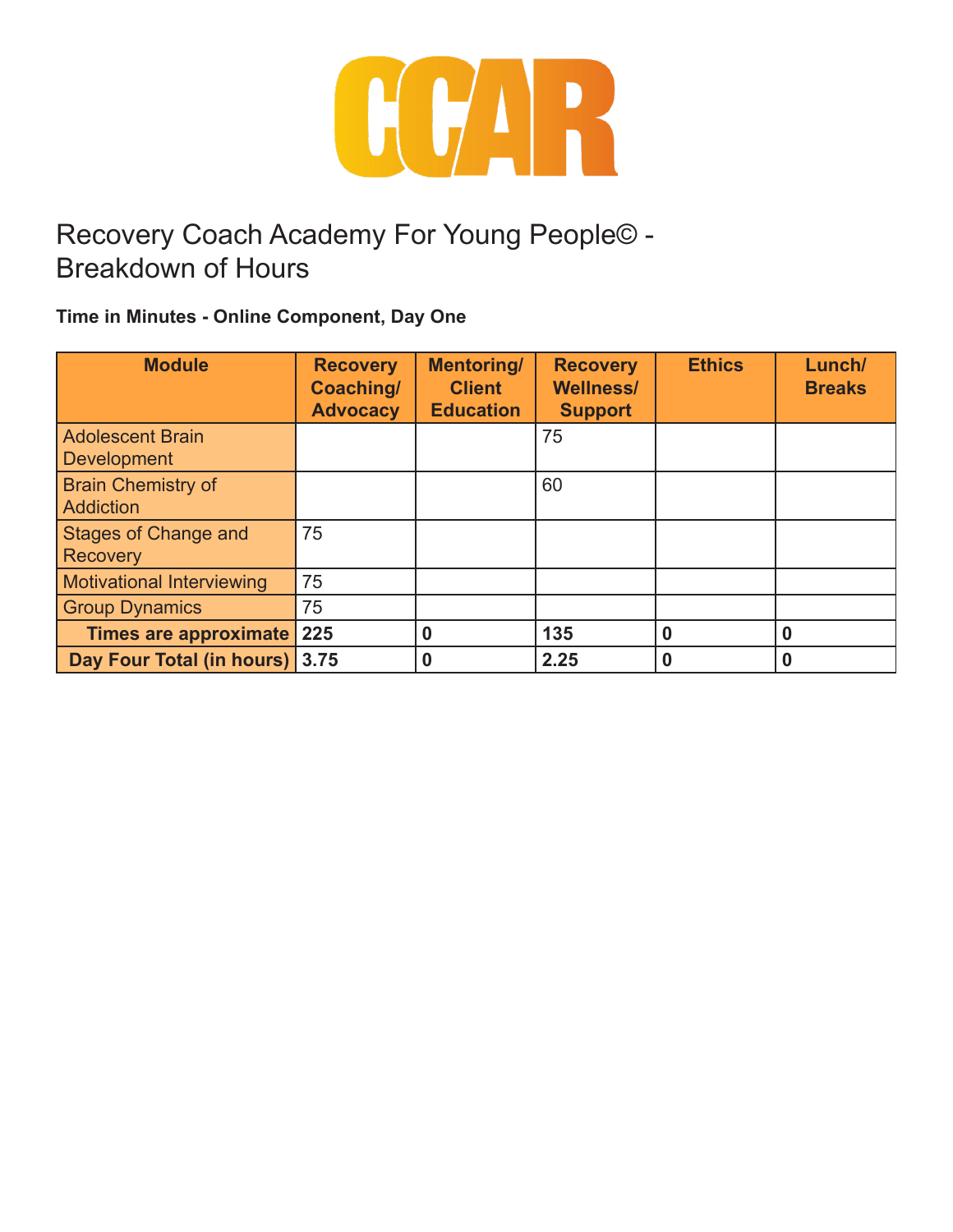

**Time in Minutes - Online Component, Day Two**

| <b>Module</b>                 | <b>Recovery</b><br>Coaching/<br><b>Advocacy</b> | <b>Mentoring/</b><br><b>Client</b><br><b>Education</b> | <b>Recovery</b><br><b>Wellness/</b><br><b>Support</b> | <b>Ethics</b> | Lunch/<br><b>Breaks</b> |
|-------------------------------|-------------------------------------------------|--------------------------------------------------------|-------------------------------------------------------|---------------|-------------------------|
| <b>Ethical Considerations</b> |                                                 |                                                        |                                                       | 60            |                         |
| (both virtual and personal)   |                                                 |                                                        |                                                       |               |                         |
| <b>Cultural Competency</b>    |                                                 | 60                                                     |                                                       |               |                         |
| <b>Privilege and Recovery</b> |                                                 | 60                                                     |                                                       |               |                         |
| Your Rights as a Coach        | 60                                              |                                                        |                                                       |               |                         |
| <b>Medication Assisted</b>    |                                                 |                                                        | 60                                                    |               |                         |
| <b>Recovery (MAR)</b>         |                                                 |                                                        |                                                       |               |                         |
| Advocacy                      | 60                                              |                                                        |                                                       |               |                         |
| Times are approximate         | 120                                             | 120                                                    | 60                                                    | 60            | $\bf{0}$                |
| Day Five Total (in hours) 2   |                                                 | $\overline{2}$                                         |                                                       |               | 1.5                     |